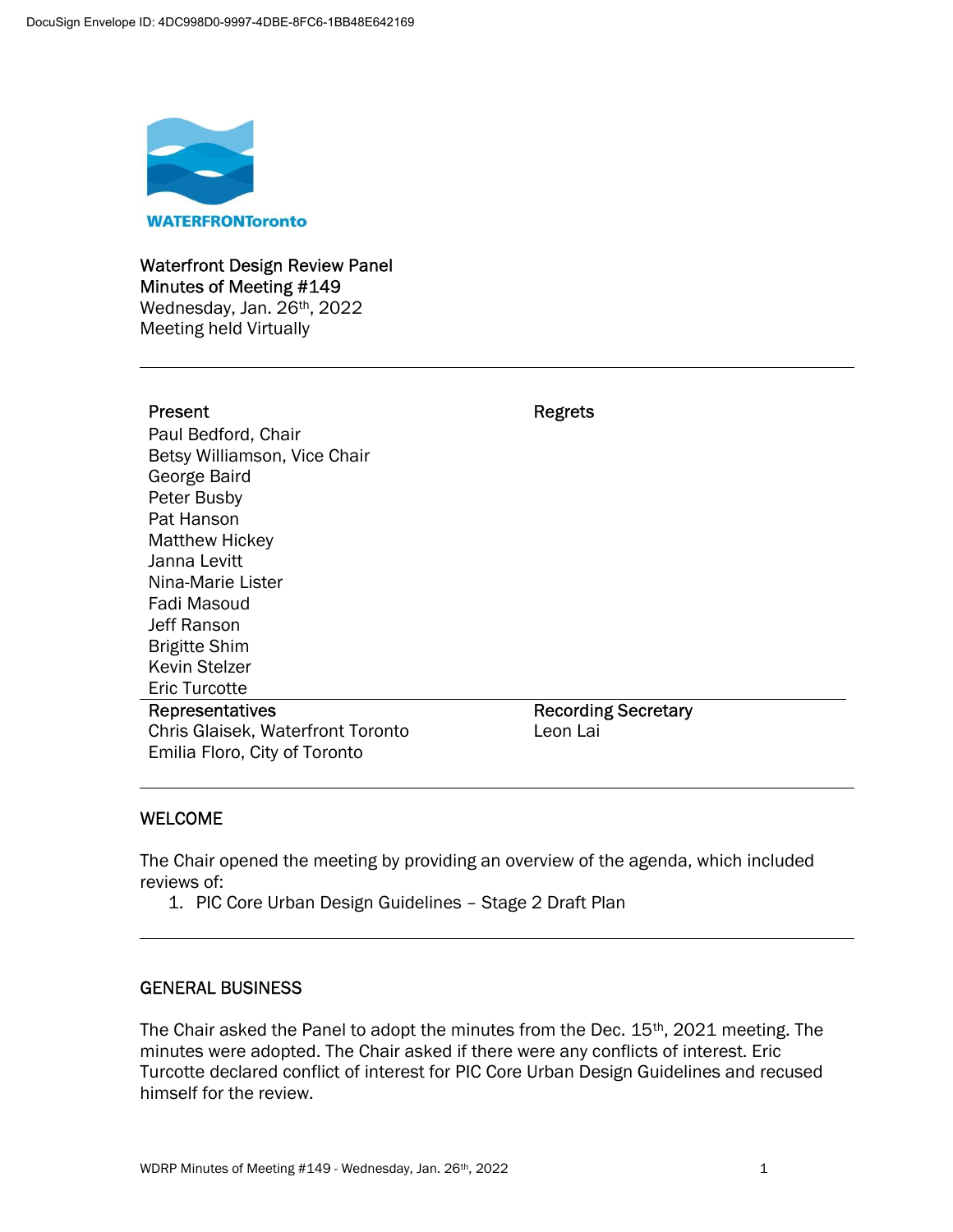The Chair then asked Christopher Glaisek, Chief Planning and Design Officer with Waterfront Toronto, to give an update on last month's projects.

#### Waterfront Toronto Updates:

Mr. Glaisek began by providing an update on the construction progress for York Street Park. The excavation of the pond perimeter wall continues, the team is working on the concrete and laid out insulated blankets to keep concrete warm. The excavation for mechanical room is complete, tree protection for existing trees remains in place, and subgrade excavation for environmental cap and garden planters are on-going.

Mr. Glaisek noted the Quayside RFP stage has closed and Waterfront Toronto is proceeding with evaluating the submissions and looks forward to sharing the outcome in early 2022.

#### Design Review Panel Updates:

Leon Lai, Manager of the Design Review Panel with Waterfront Toronto, reported back on last month's project 545 Lake Shore Boulevard West, noted that the consensus comments from Dec. 2021 have been circulated to the proponent team, the City is focused on reviewing the Zoning Bylaw Amendment application for the site including POPS and the updated building massing, and will host workshops on the public realm design later in February or March. The City will discuss if a return review will be required. Mr. Lai noted the upcoming project agenda for February.

Mr. Glaisek noted Claude Cormier decided to step off the Panel last month and thanked him for his twelve years of service. The Chair thanked Claude and noted that his thinking and personality will be deeply missed.

\_\_\_\_\_\_\_\_\_\_\_\_\_\_\_\_\_\_\_\_\_\_\_\_\_\_\_\_\_\_\_\_\_\_\_\_\_\_\_\_\_\_\_\_\_\_\_\_\_\_\_\_\_\_\_\_\_\_\_\_\_\_\_\_\_\_\_\_\_\_\_\_\_

#### Chair's remarks:

The Chair concluded the General Business segment and motioned to go into the project review sessions.

### PROJECT REVIEWS

### 1.0 PIC Core Urban Design Guidelines (UDG) – Stage 2 Draft Plan

| Project ID #:        | 1115                                             |
|----------------------|--------------------------------------------------|
| Project Type:        | Urban Design Guidelines                          |
| Review Stage:        | Draft Plan                                       |
| <b>Review Round:</b> | Two                                              |
| Location:            | Keating Channel, Port Lands                      |
| Proponent:           | City of Toronto                                  |
| Architect/Designer:  | <b>DTAH</b>                                      |
| Presenter(s):        | Anthony Kittel, Project Manager, City of Toronto |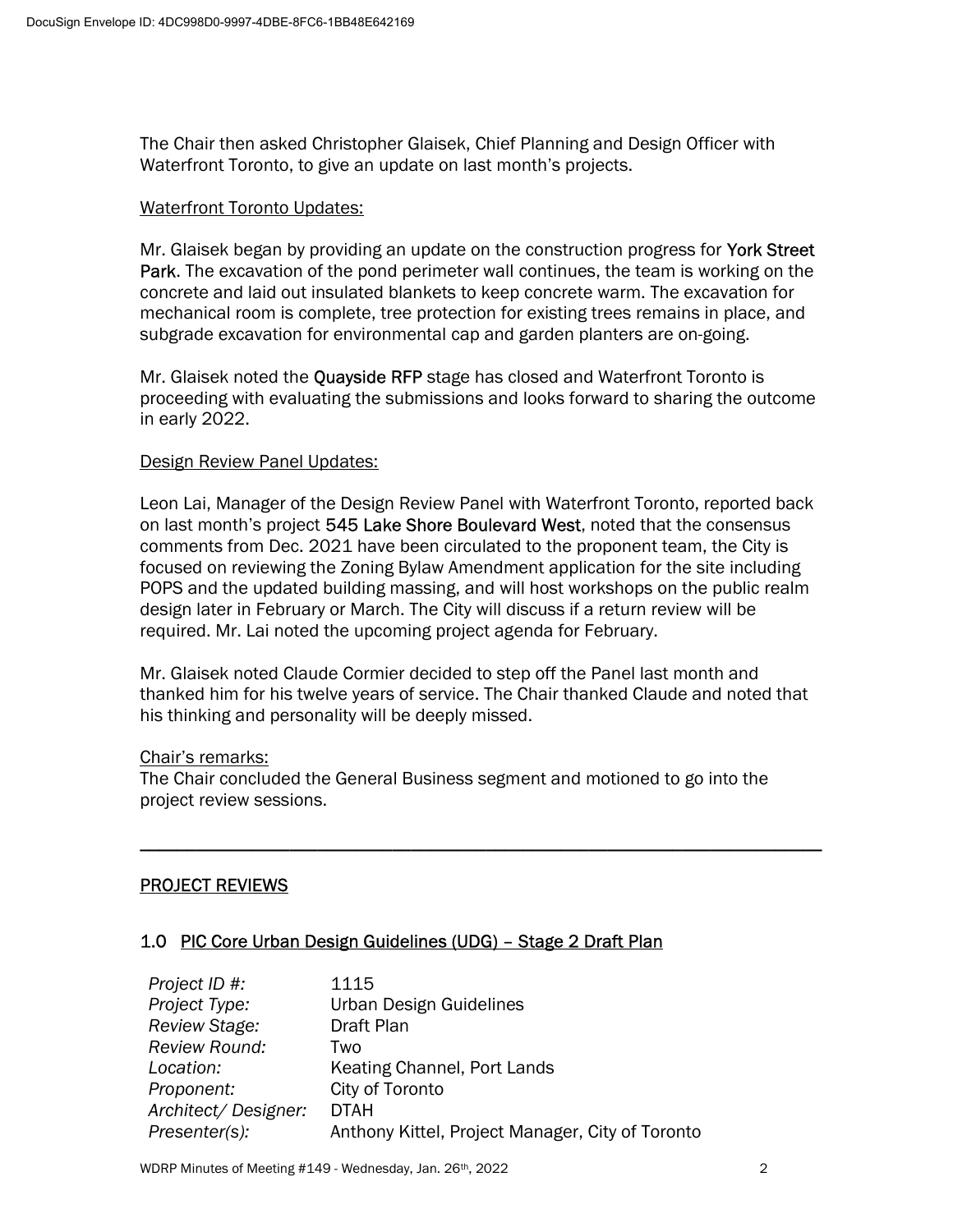Joe Lobko, Partner, DTAH Deanne Mighton, Senior Urban Designer, City of Toronto Delegation: Rene Biberstein, DTAH Yasmin Afshar, DTAH Keisha St Louis-McBurnie, Urban Strategies Chris Hilbrecht, City of Toronto Susan Serran, City of Toronto Kristal Tanunagara, Waterfront Toronto Corey Bialek, Waterfront Toronto Josh Hilburt, Waterfront Toronto Jed Kilbourn, Waterfront Toronto

## 1.1 Introduction to the Issues

Anthony Kittel, Project Manager with City of Toronto, began the introduction by noting the Port Lands is a place where film, television, and music are focused. Mr. Kittel noted the background, context, and vision of the Port Lands, the Port Lands Planning Framework, implementation, and the PIC Core UDG process. Mr. Kittel noted the other expanding and emerging creative campuses, including Pinewood Studios, Basin Media Hub. Mr, Kittel noted the June 2020 WDRP Consensus Comments and areas for Panel consideration.

## 1.2 Project Presentation

Mr. Kittel summarized the outline of the Urban Design Guidelines (UDG), guiding principles, character frontages of the site, and noted the film friendliness of the studio building typologies. Mr. Kittel noted that the master plans would encourage an integrated approach.

Joe Lobko, Partner with DTAH, continued the presentation by noting the public realm activation strategies including green space system, the Water's Edge Promenade, public art opportunities, and the hierarchy of activation uses.

Deanne Mighton, Senior Urban Designer with City of Toronto, continued the presentation by noting the built form and height strategies. Ms. Mighton noted a lower scale industrial employment activity, mid-scale employment buildings, and taller midscale employment buildings that signal higher order transit and mobility on major roads while creating visual prominence. Ms. Mighton noted the tall buildings will be at prominent locations at key major street intersections, key views as they relate to built form, and creative campuses secure perimeters. Ms. Mighton noted the strategies for secure perimeter arrangements, elevated bridge design considerations, gateways, and secure perimeter precedents.

## 1.3 Panel Questions

The Chair then asked the Panel for questions of clarification.

One Panel member is interested in rain as a resource in a broader context between public realm and asked for clarification on the long-term sustainability of the site. Ms.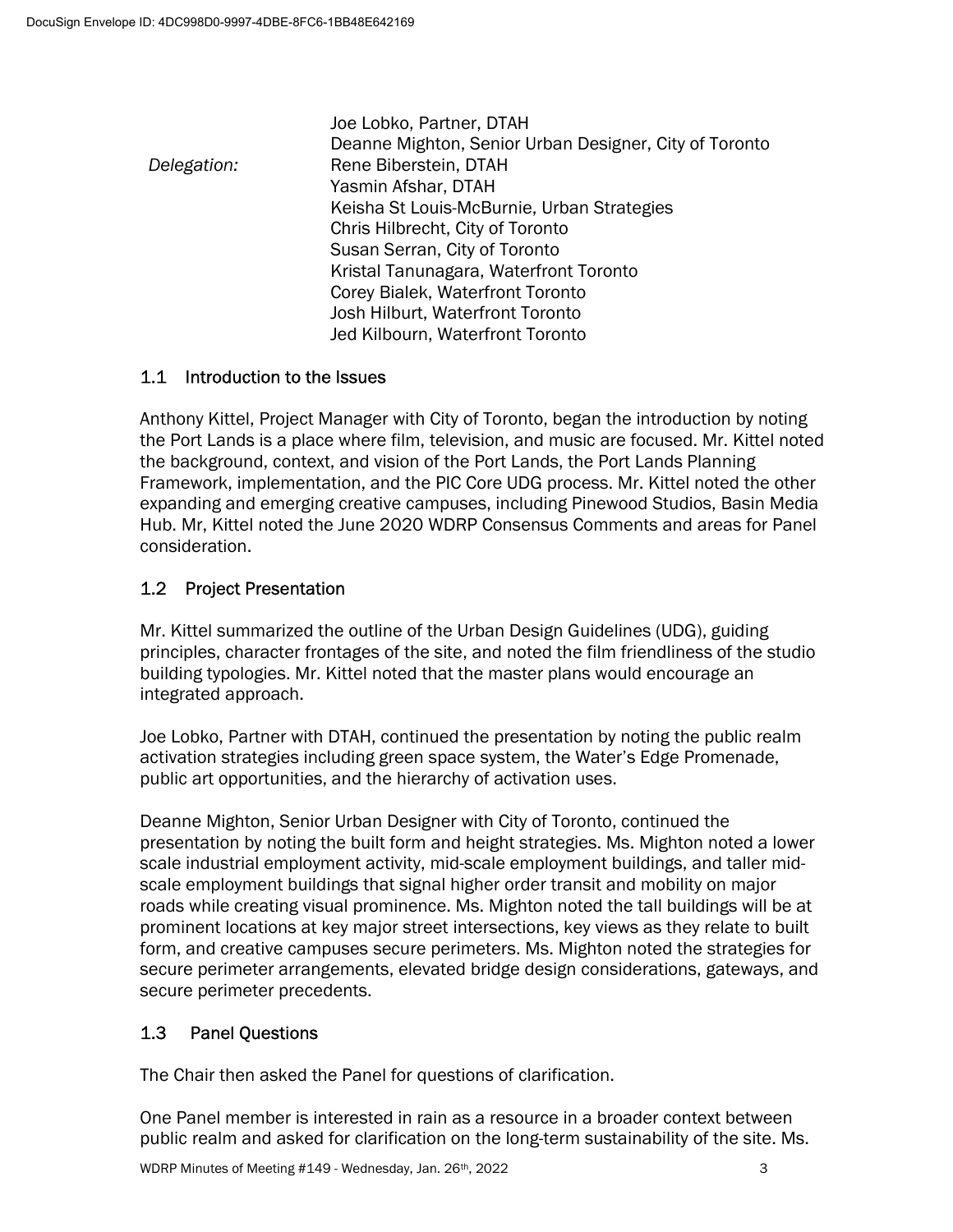Mighton noted there is policy on water use in the Official Plan which works in tandem with the UDG. The team will look at a clustering system for trees – the standard for that is embedded in policy. The Panel asked the team to provide clarification on the hierarchy on the policies.

Another Panel member asked for the state of the dock walls and if they are anticipated to be updated. Mr. Lobko responded that the team cannot provide detailed condition, but CreateTO has a budget for refurbishment. Mr. Lobko noted the short- and long-term stormwater management here is special and challenging, while these guidelines try to frame the challenges, more considerations will have to be developed. The Panel member asked for the management model of the retail spaces and how they relate to the film studios, operated by one or separate independent owners, because this will impact the type and form of the retail buildings. Mr. Kittel noted the ownership model will be established through the development agreement by the landowners, the guidelines do not reach that level of specificity of how retail will interface with the public realm. There is diversity of owners in the district, and they will make that determination.

One Panel member asked if each parcel would be analysed in terms of performance deficit which can be addressed in another area of the PIC Core district, it seems essential that the analysis be baked into the process so they can be responded to by each land developer. Ms. Mighton noted there are few landowners on the site and the City expects each owner to address their respective site through the master planning stage. The Panel member asked if there is a strategy to track performance level per parcel and ensure delivery. Mr. Lobko noted that each parcel would have a master plan that addresses the performance at a high level, the development applications then would be measured against that performance established in the master plan.

Another Panel member asked for the strategy for evaluating the existing buildings. Mr. Kettel noted FedEx exists, private property owners will come to their own conclusion on that building's future, there are a few other existing buildings including industrial infrastructure. Beyond that, the site is mostly a clean slate and development will come rapidly.

One Panel member asked for information on consultation done with Indigenous Rights Holders and the film industry representatives. Mr. Kittel noted the team will work with the Indigenous film office and stakeholders.

Another Panel member asked if the UDG is the right document in securing and protecting view corridors. Ms. Mighton noted there are views secured in the Official Plan, it may be a point where through this work those protected views should come forward. The Panel member asked for clarification on how the non-vegetated public realm components will be proposed. Ms. Mighton noted the City will review the Pinewoods proposal in detail, looking at more significant green edges and will bring forward for the Panel to discuss.

With the master planning approach, one Panel member asked if a district energy network can be implemented as a pre-condition to the developments where proposed buildings can plug into the network. The Panel member asked if there is an opportunity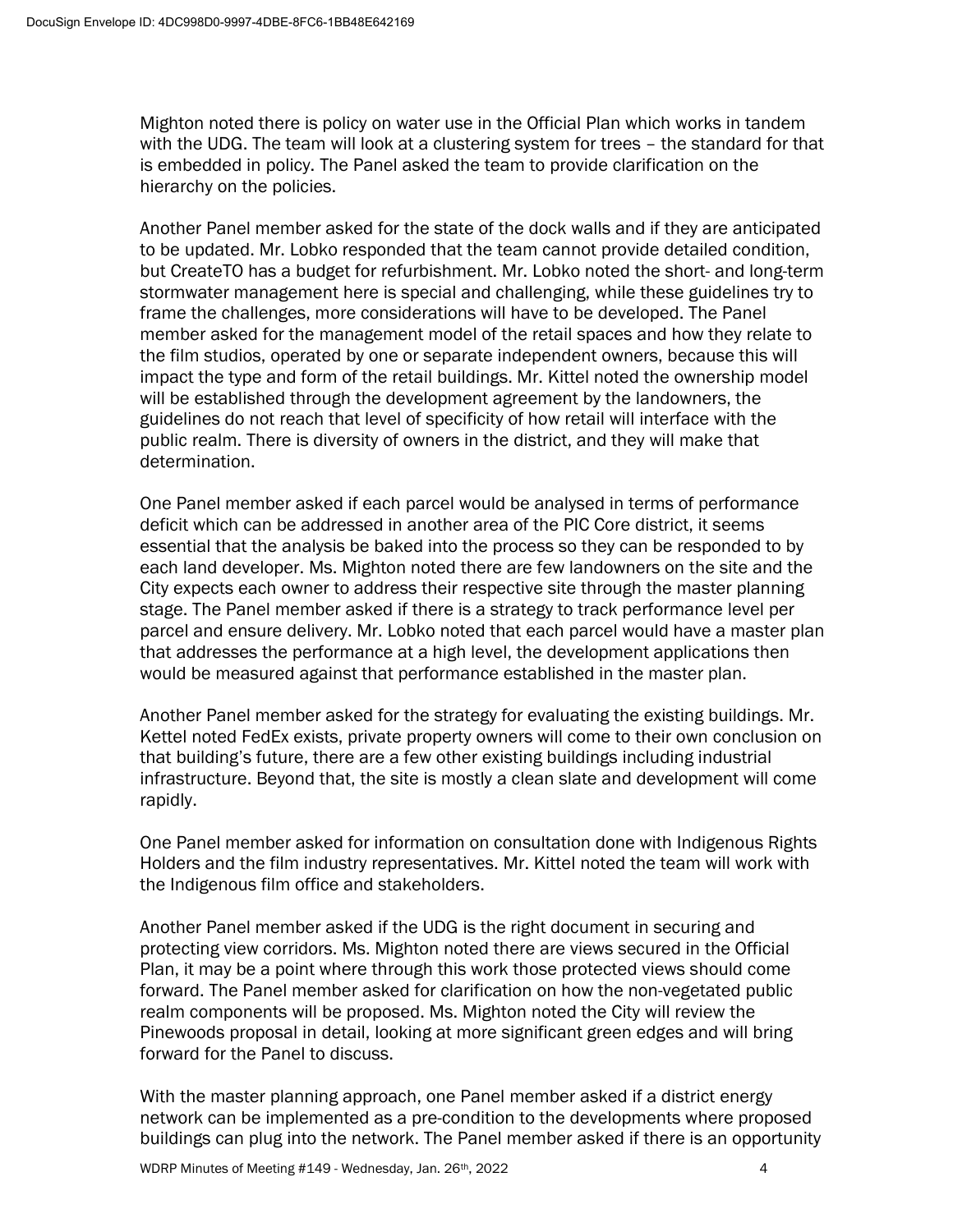to co-locate programs to share energy and excess heat, such as community uses that need dehumidification, pools, and ice rinks. Ms. Mighton noted section 8 of the UDG has details on carbon and energy use. Mr. Kittel also noted Port Lands Guidelines section 12.

Another Panel member asked if the Waterfront Toronto sustainability guidelines are enforced here. Ms. Mighton confirmed that they are enforced here.

One Panel member asked if there are entertainment venues already in the precinct. Mr. Kittel noted there is none, these are vacant or under-utilized industrial lands. It is part of the planned LRT network. The Panel member asked why the tower separation distance is 40m when it is 25m elsewhere in the city. Ms. Mighton noted the City envisioned PIC Core as a midrise district punctured by tall buildings. Mr. Lobko noted the Villiers Island master plan will also have 40m, as well as the McCleary district. The Panel member asked for the teeth of implementation of the UDG and general clarification on how policies such as the secured perimeter will be enforced. Ms. Mighton noted the intent is the use the master planning process to implement.

Another Panel member appreciated the challenge of designing a public realm and asked the team to ensure infrastructure for a successful Water's Edge Promenade is provided, such as the ability to have pop-up events, hydro, water, both temporary and permanent uses. The Panel member asked if people will be able to touch water at the end of the turning basin, therefore it is important to build in infrastructure for potential marine contact and use.

One Panel member asked why the UDG does not consider how the thousands of inhabitants will use the site, such as access to transit, open space, health, etc. Mr. Kittel noted the focus here is how the developments will have to manage their edges and interface with the public realm. Mr. Lobko noted the guidelines address the growing number of inhabitants, the framework for the public realm that the guidelines are meant to negotiate are established by Council in 2017, the approach to the use of lands here is an employment district. Mr. Lobko noted the opportunities in the public realm is limited, the team tried to identify them and prioritize them. The Panel member asked that clarification be provided on access, usage, and health as they relate to inhabitants.

# 1.4 Panel Comments

One Panel member noted there should be more leeway to how the guidelines should address the important elements of the public realm around view corridors and the Water's Edge Promenade. It is important to make those pieces explicit which will allow us to contemplate an integrated design approach: bring in future thinking of adaptive reuse, maintain infrastructure that is public, accessible, and opportune.

Another Panel appreciated the complexity of the guidelines in creating a unique district and asked the team to provide clarity on the ownership model to address challenges in the operational details. The Panel member commented that the quality of the dock wall is important, and its repair should be captured in the plans.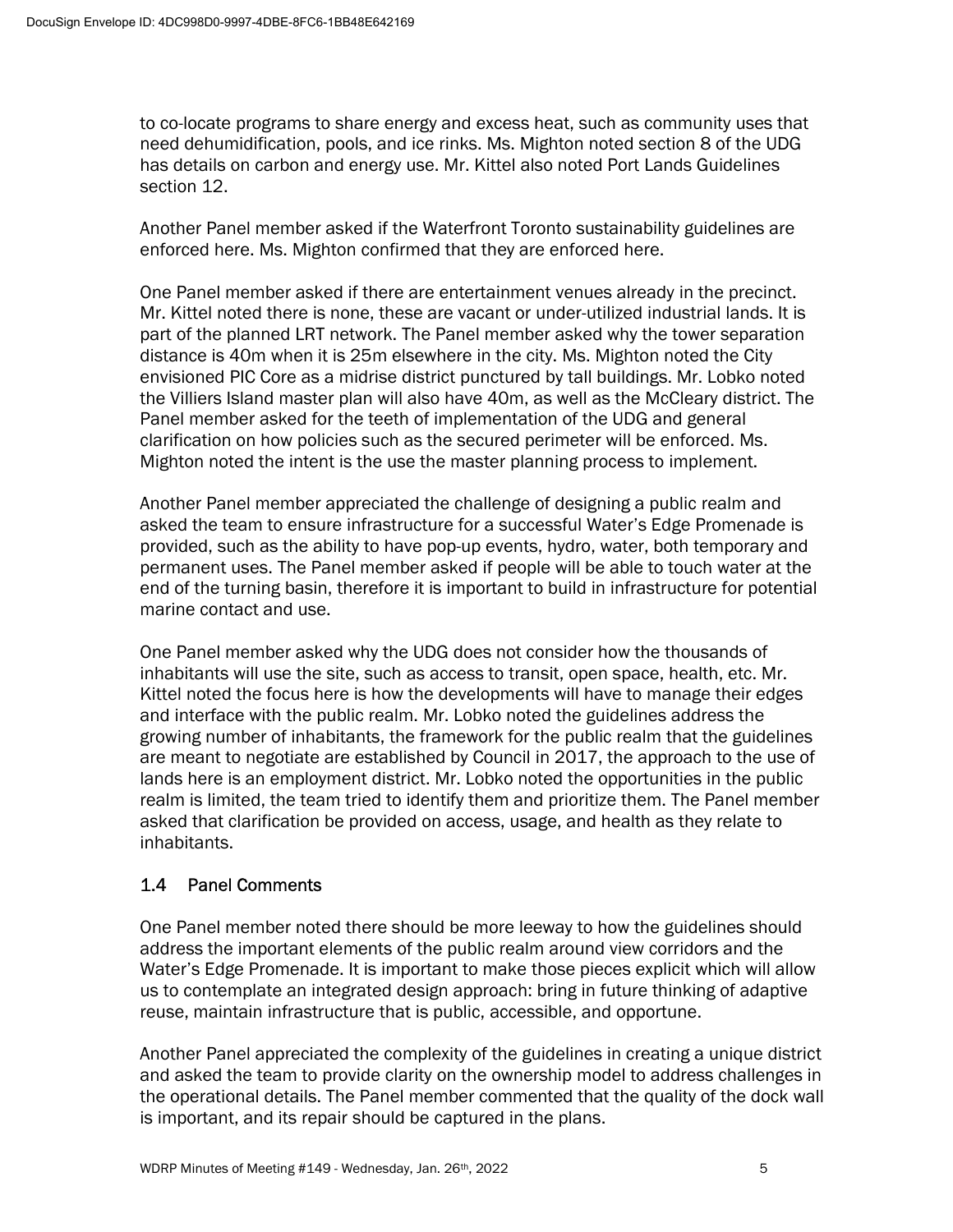One Panel member noted that the guidelines would be better served if they are tied to a master plan, or something that has a more precise architectural language to address questions of built form. The Panel member encouraged the team to use slide 12, the overall massing context, to evaluate the built form of PIC Core moving forward.

Another Panel member noted that the area is very important for Indigenous communities and others as the site has support human life, with connections to land and water, for thousands of years. The Panel member recommend the team to engage with the Indigenous land rights holders in a meaningful way. It is important to include a land and water acknowledgement in the UDG and an idea of Indigenous place-making. The Panel member noted that we should not only consider built form as heritage, but also the site's connections between land and water.

One Panel member noted it is important for the guidelines to offer guidance on sustainability objectives, refer to the Waterfront Green Building Requirements which mandate Tier 3 compliance for operational energy and carbon. Despite the PIC Core buildings not being typical typologies, the Panel member felt that the sustainability targets should be reinforced.

Another Panel member noted that while many projects have discussed interesting secure fencing strategies, their delivery are typically much less ambitious. The Panel member asked the team to ensure that secure perimeters are strong edges, that the key view corridors and views to the water are protected and respected by the developments. The Panel member asked the team to show the view corridor "grid" in all drawings and provide an analysis of the view corridors that will maintain the rhythm of this part of the waterfront.

One panel member noted it is difficult to understand the relationship between the UDG and the master plans but recognize the complexity and effort that has gone into the development.

Another Panel member felt that this planning exercise ignored some very important elements on people and inhabitant experience, did not appreciate that developers can get away with this lacklustre planning.

## 1.5 Consensus Comments

The Chair then summarized the Panel comments on which there was full agreement.

General:

- Commended the team for the detailed and complex set of guidelines.
- It is important for PIC Core Urban Design Guidelines (UDG) to demonstrate "leading with landscape" as a key approach.
- Due to the scale and complexity, it is difficult to understand how the UDG will work with master plans and other statutory documents that will be developed in the future, provide clarification at the next review.
- Consider embedding the key elements of the UDG, such as protecting views, into the Zoning Bylaws to ensure implementation.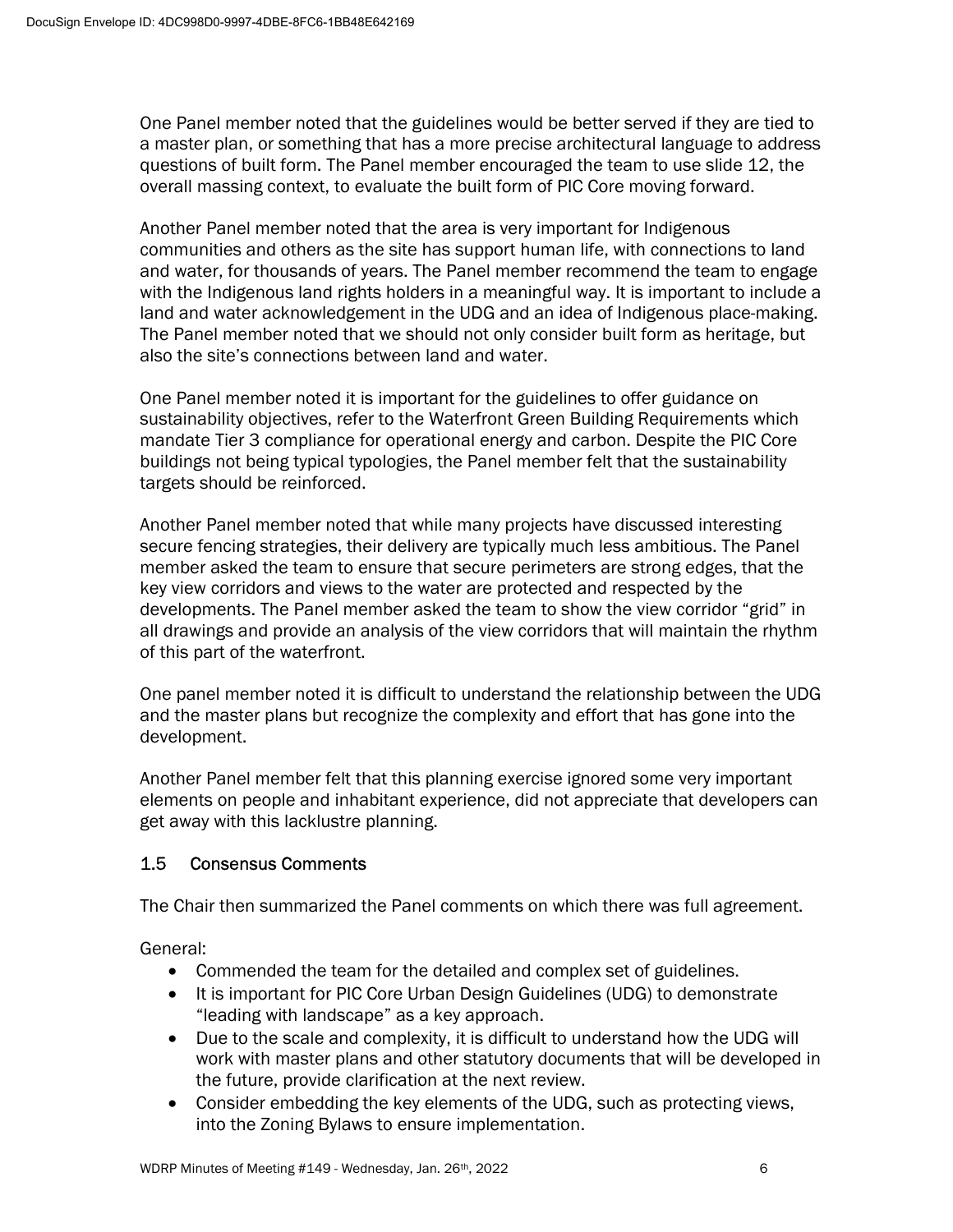- Continue to develop the UDG as performance objectives to ensure long-term applicability and relevance.
- Provide more hierarchy in the organization of the UDG.

## Indigenous Engagement

- UDG did not consult sufficiently with Indigenous communities in its production.
- Panel strongly encourages meaningful engagement with Indigenous communities prior to the next visit to the Design Review Panel.

### Key views

- Protecting key view corridors and views to the water are not sufficiently emphasized, consider the following to ensure they will be protected in the longterm:
	- o Provide a rigorous study of every north-south view corridor and ensure they are protected in a statutory document.
	- o Overlay a clear "view grid" representation of all the protected key views on the site as part of the Guidelines.
	- o Overhead bridges over public streets are strongly not supported.
	- o Overhead bridges that connect buildings over private rights-of-way should not obstruct views to the water.

### Animation

- Ensure the dock walls will be improved as part of the Water's Edge Promenade work.
- It is important to build in the infrastructure for activities now, such as along the Water's Edge Promenade, to ensure successful animation in the future.

## **Sustainability**

- It is important to encourage the development proponents, whether though the UDG or another planning framework, to adhere to Tier 3 compliance for energy and operational carbon. The Waterfront Toronto Green Building Guidelines set good standards and can serve as guidance for the UDG.
- Consider implementing a district energy network with heat exchange as part of the development.
- Develop guidelines for co-locating programs and buildings that can benefit from the sharing of heat, such as server centres that can pass heat to a facility with a swimming pool.

The Chair then asked if the proponent would like to provide a brief response.

Mr. Lobko apologized for the long presentation and noted that the SOM master plan for Pinewoods is just a teaser at the moment. Mr. Lobko takes the Panel members' comments to heart and noted that this planning approach is not driven by landowners, rather the collective public interest – everything that emerges here are decided by decision makers. Mr. Lobko noted a large amount of these lands are publicly owned and contracts will be drafted to help mandate the objectives identified by the guidelines. Mr. Lobko noted that precinct plans are typically completed for residential areas but historically no precinct plan is made for new employment districts, which